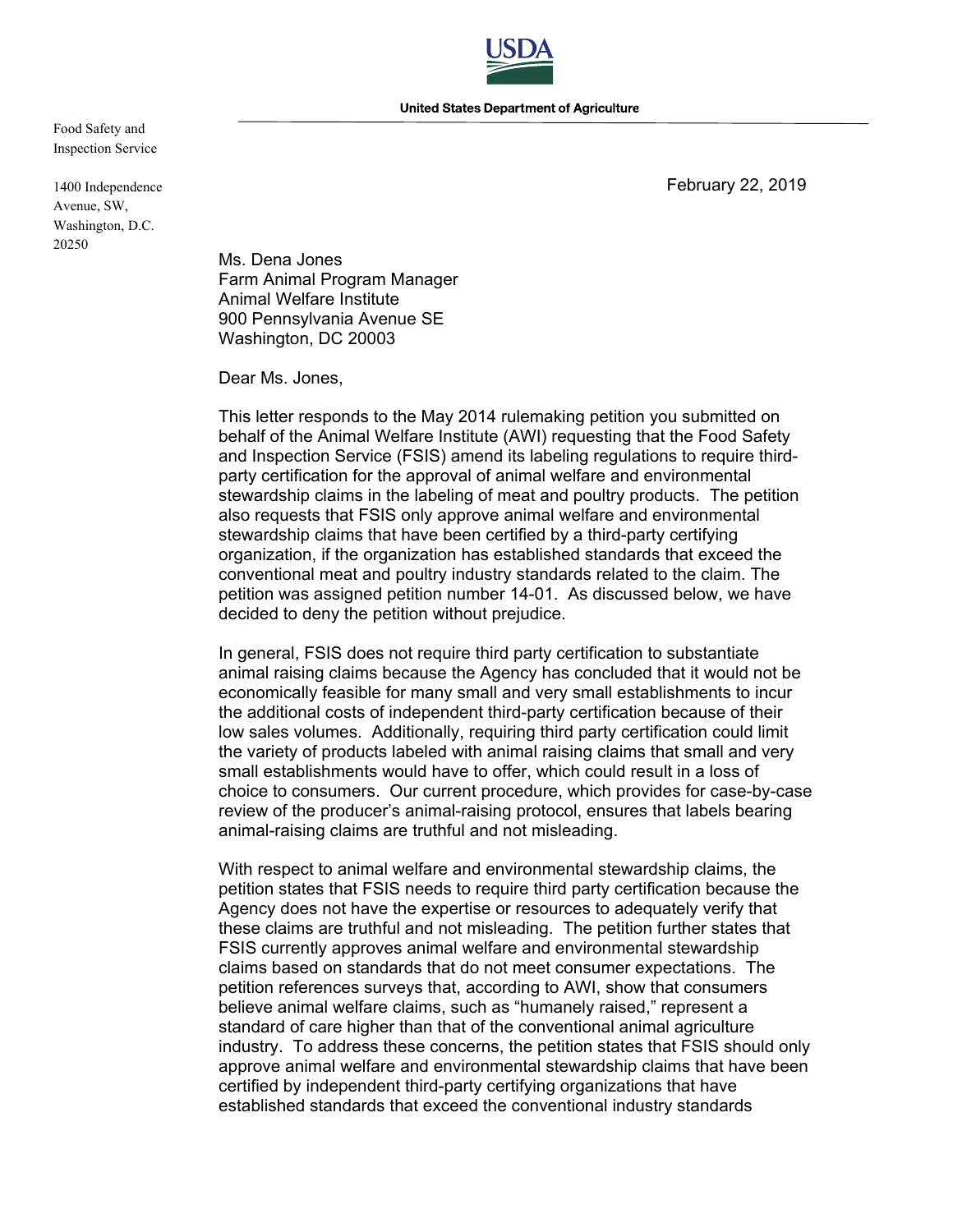-

defined by meat and poultry trade associations. The petition includes examples of certification programs that AWI believes meet consumer expectations for animal welfare claims.

Respectfully, we disagree. Animal welfare and environmental stewardship labelling claims describe how animals are raised based on the care they receive by the producer or how the producer maintains the land and replenishes the environment. As noted in your petition, producers and certifying entities have different views on the specific animal production practices that should be associated with certain animal welfare or environmental stewardship claims. Thus, because animal welfare or environmental stewardship claims mean different things to different people, a claim that is defined by a specific third-party certifying organization's animal-raising standards cannot reflect the diverse views associated with these types of claims.

In September 2016, FSIS published its *Labeling Guideline on Documentation Needed to Substantiate Animal Raising Claims for Label Submissions*. 1 The guideline includes information on, as well as examples of, animal welfare and environmental stewardship claims for which the Agency is likely to find their use to be truthful and not misleading. Specifically, the guideline provides for the approval of animal welfare and environmental stewardship claims if the product label also describes the animal-raising standards that define the claim and identifies the entity that established the standards, e.g., "Raised with Care: TMB Ranch Defines Raised with Care as [explain the meaning of the claim on the label]." As an alternative, animal welfare and environmental stewardship claims may be certified by a third-party certifying organization that posts the standards used to define the claim on its website. If the claim is certified by a third-party certifying organization, FSIS will approve the label bearing the claim if it includes the certifying entity's name, website address, and logo, when the organization has a logo. Under this approach, the labeling of a meat or poultry product that bears an animal welfare or environmental stewardship claim includes the information that consumers need to determine whether the animal-raising practices used to define a particular animal claim meets their expectations for the claim.

The petition also asserts that FSIS's current guideline for approving animal welfare and environmental stewardship claims places producers who choose to use third-party certification at an economic disadvantage. The petition states that producers who choose to use a third-party certification typically incur costs associated with the certification and in maintaining systems that go beyond conventional production standards in terms of animal welfare and environmental stewardship. The petition also states that producers who make animal welfare or environmental claims that are not independently certified can make the same claims and charge a premium for their products, while avoiding the cost of certification and production. According to the petition, requiring third-party certification will increase consumer confidence in animal welfare and environmental stewardship claims because third-party certification programs

<sup>&</sup>lt;sup>1</sup> Food Safety and Inspection Service Labeling Guideline on Documentation Needed to Substantiate Animal Raising Claims for Label Submissions, Sept. 2016. Available at: [https://www.fsis.usda.gov/wps/wcm/connect/6fe3cd56‐6809‐](https://www.fsis.usda.gov/wps/wcm/connect/6fe3cd56-6809) 4239‐b7a2‐bccb82a30588/RaisingClaims.pdf?MOD=AJPERES.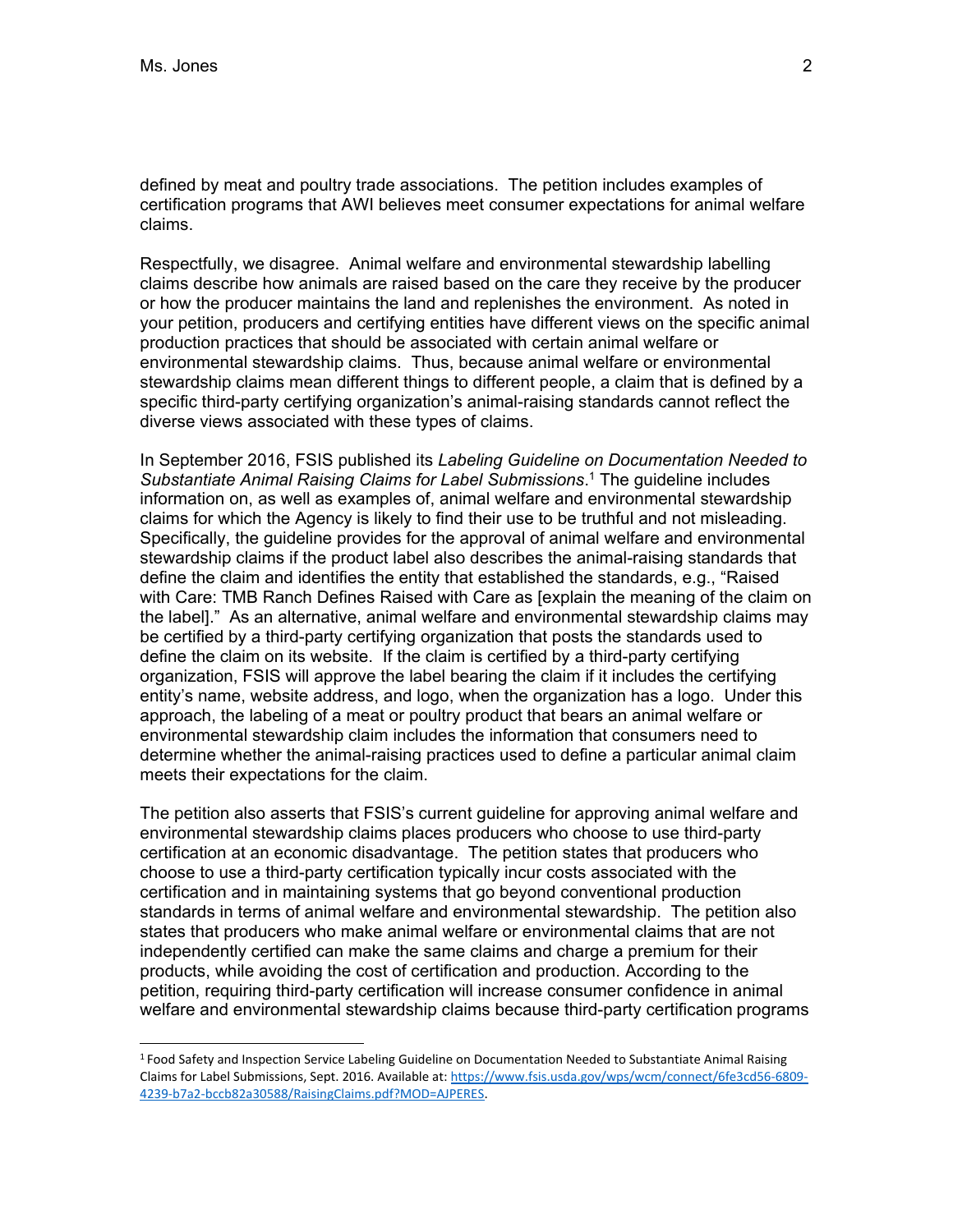are independent of the companies they are certifying and have expertise in establishing standards.

We disagree that the guideline's approach for approving animal welfare and environmental stewardship claims places companies that choose to use third-party certification at an economic disadvantage. A producer's decision to use a third-party certifying organization's certification program is a voluntary business decision. Producers that use certifying entities do so because they have determined that the benefits of labeling a meat or poultry product with a certified animal welfare or environmental stewardship claim outweigh the costs associated with the certification program. Consumers who have more confidence in claims that have been certified by a third-party organization can identify products that meet a certifying entity's standards from the information included in the product's labeling.

While we have determined that FSIS will not require independent third-party certification for animal welfare and environmental stewardship claims, this determination should not in any way diminish the utility of third-party certifying organizations. Companies that choose to do so, may continue to use third-party certifications to support animal raising claims. We are reviewing comments submitted in response to the September 2016 FSIS *Labeling Guideline on Documentation Needed to Substantiate Animal Raising Claims for Label Submissions*. We intend to publish an updated guideline that will provide additional information on animal welfare and environmental stewardship claims if needed.

For the reasons discussed above, we have decided to deny your petition without prejudice. Because our denial is without prejudice, you are not precluded from submitting a revised petition that contains additional information to support the requested action. In accordance with our petition regulations, we have posted your petition on the FSIS Website (9 CFR 392.6). We intend to post this response as well.

sincerely,<br>Yourette SWagner

Roberta Wagner Assistant Administrator Office of Policy and Program Development